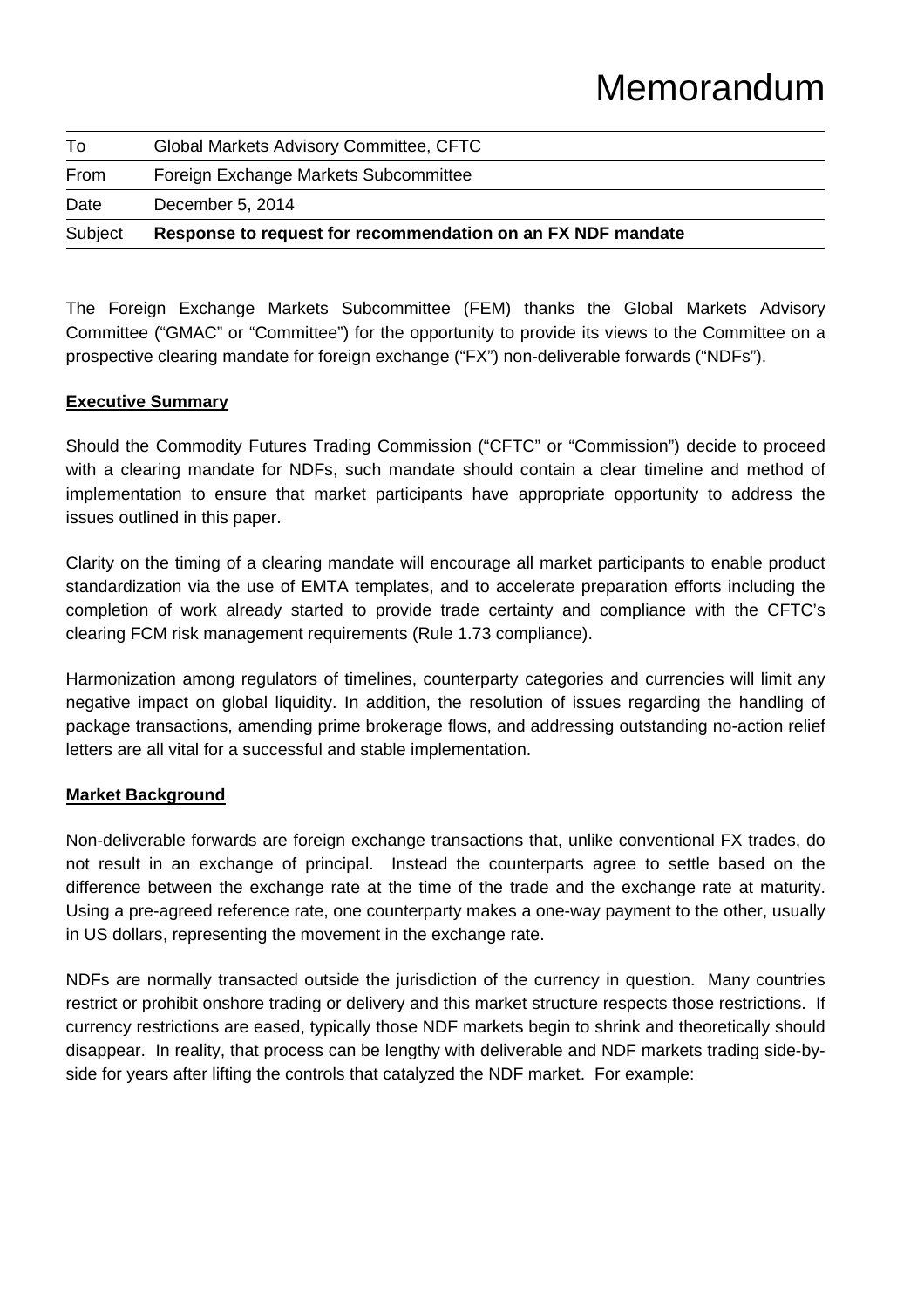*The Ruble NDF market still accounts for two-thirds of total RUB forwards activity even*  though the currency became fully convertible in 2006.<sup>1</sup>

*The Australian Dollar NDF market continued to function for another 3-4 years after restrictions on deliverability were lifted in 1983.* 

*Chinese Renminbi NDFs, in contrast, have seen their volume growth ebb not because of convertibility but rather because an offshore deliverable – commonly called the CNH market – has developed to complement the NDF sector.* 

NDFs are used by a large number of market participants including: corporations hedging onshore investments or earnings; investors hedging or making directional investments; and dealers and others managing exposure between NDFs and onshore markets and providing market making services. Users often trade and hedge NDF exposures against other financial products, such as local fixed income markets; thus any change to NDF regulations should carefully consider their wider use.

Although popular, NDFs comprise a small portion of the overall foreign exchange market. According to the Bank for International Settlements triennial turnover survey, the market traded \$127 billion per day in April 2013, roughly 20 percent of all forwards trading but only 2 percent of the \$5.3 trillion that traded across all products. $2$ 

Six currencies account for two-thirds of the current volume: Brazilian Real, Chinese Renminbi, Indian Rupee, Korean Won, Russian Ruble, and Taiwan Dollar. The vast majority of trading in these currencies (and the market overall) occurs against the US dollar as the counter currency. The six currencies have activity concentrated in tenors of up to three months, although maturities can go out several years. As is the case with listed futures, market participants note that liquidity is lower as one goes further out the maturity spectrum. One-third of trading occurs in London with the major Asian centers also being active.

### **Current status of FX NDF clearing**

l

The success of prime brokerage services ("PB") in the Foreign Exchange markets over the last fifteen years has in some ways prepared participants for the advent of clearing. Following the G-20 statement of September 2009, many CCPs started work to extend their members' existing PB infrastructure in the design of clearing services for foreign exchange.

The Singaporean exchange SGX was the first to launch an FX NDF clearing service in November 2011, closely followed by LCH.Clearnet Ltd and CME US in March and April of 2012 respectively.

Since then EUREX, ICE and NASDAQ OMX have all publically stated their intent to offer cleared services for foreign exchange, but have yet to come to market.

<sup>1</sup> See European Securities and Markets Authority, Consultation Paper, 1 October 2014, http://www.esma.europa.eu/system/files/esma-2014-1185.pdf.<br>
<sup>2</sup> See Bank for International Settlements, "Triennial Central Bank Survey", September 2013,

http://www.bis.org/publ/rpfx13fx.pdf; also, Bank for International Settlements, "Non-deliverable Forwards: 2103 and Beyond", March 2014, http://www.bis.org/publ/qtrpdf/r\_qt1403h.htm.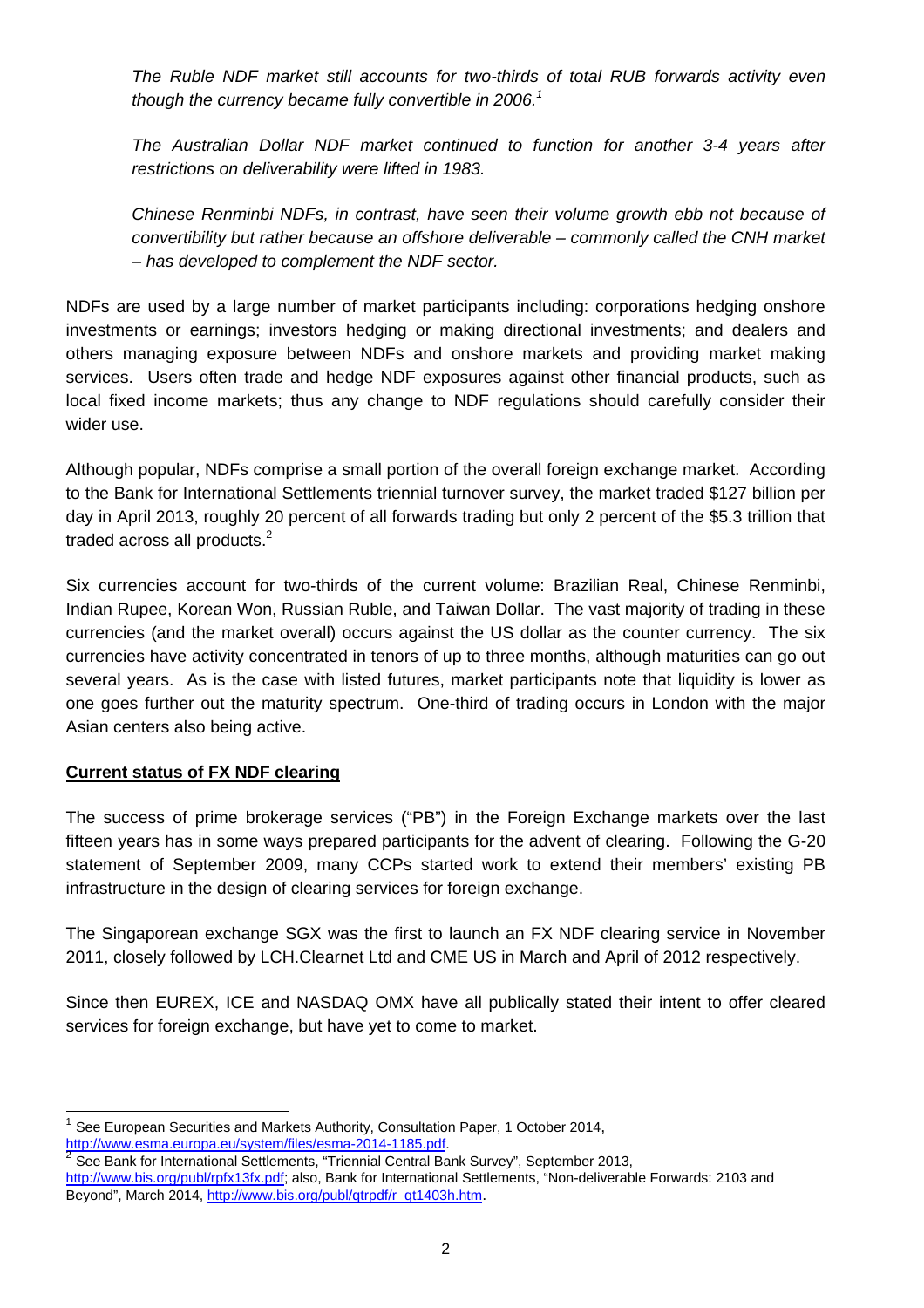Clearing of FX NDF contracts is thus relatively new and volumes of cleared NDFs are small. In the absence of a mandate, cleared NDFs are voluntary and account for roughly 4% of daily NDF turnover.

Today there are two CCPs authorized to clear FX NDF contracts in the US – CME US and SGX – and one authorized to clear FX NDFs in both the US and Europe, LCH.Clearnet Ltd. The European Securities Markets Authority ("ESMA") has said it expects CME Clearing Europe, ICE Clear Europe and NASDAQ OMX to offer clearing for FX NDFs, along with several third-country CCPs.

LCH.Clearnet Ltd has the majority of cleared volume, which is predominantly focused on interdealer business. Whilst LCH has four FCMs offering client clearing, with another eight making preparation, the actual amounts of client cleared transactions is *de minimis*.

Given that background providing context to the Subcommittee's analysis, we now address the three specific questions posed to the Subcommittee.

### **QUESTION 1: IS AN NDF CLEARING MANDATE APPROPRIATE?**

The Subcommittee supports the G20 commitment that all standardized over-the-counter ("OTC") derivative contracts should be traded on exchanges or regulated trading platforms, where appropriate, and be cleared through central counterparties. In the United States the Treasury has exempted FX forwards and swaps from the mandatory clearing requirements of Dodd Frank, but not FX options or NDFs.

The Subcommittee debated intensely the question of whether a CFTC mandate for clearing of NDFs is appropriate and recommends that should the Commission decide to proceed with a clearing mandate for NDFs, such mandate should contain a clear timeline and method of implementation to ensure that market participants have appropriate opportunity to address the issues outlined in the rest of this paper.

All members of the Subcommittee agreed that the appropriateness of a clearing mandate is critically linked to the objective of mitigating systemic risk *(consistent with the goals of the G20).* In this regard, the group concluded that a CFTC clearing mandate for FX NDFs would result in a systemwide reduction of counterparty credit risk, but may not reduce systemic risk in the financial system given the small size *(about 2% of the overall FX market)* and short-dated tenor *(over 90% of volumes are transacted in tenors less than 3 months)* of the NDF market.

The Subcommittee also unanimously agreed that the question of whether or not NDF clearing is appropriate is also critically dependent upon the manner in which NDF clearing is implemented. Before addressing specific implementation issues in response to Question 2, we further highlight three broad and recurring issues emphasized throughout our discussions.

1. As noted earlier, NDFs are distinct from other FX products in that they do not have an exchange or delivery of principal and instead have cash settlement at maturity. NDFs are not subject to the liquidity and settlement risk issues associated with clearing deliverable products such as FX Options.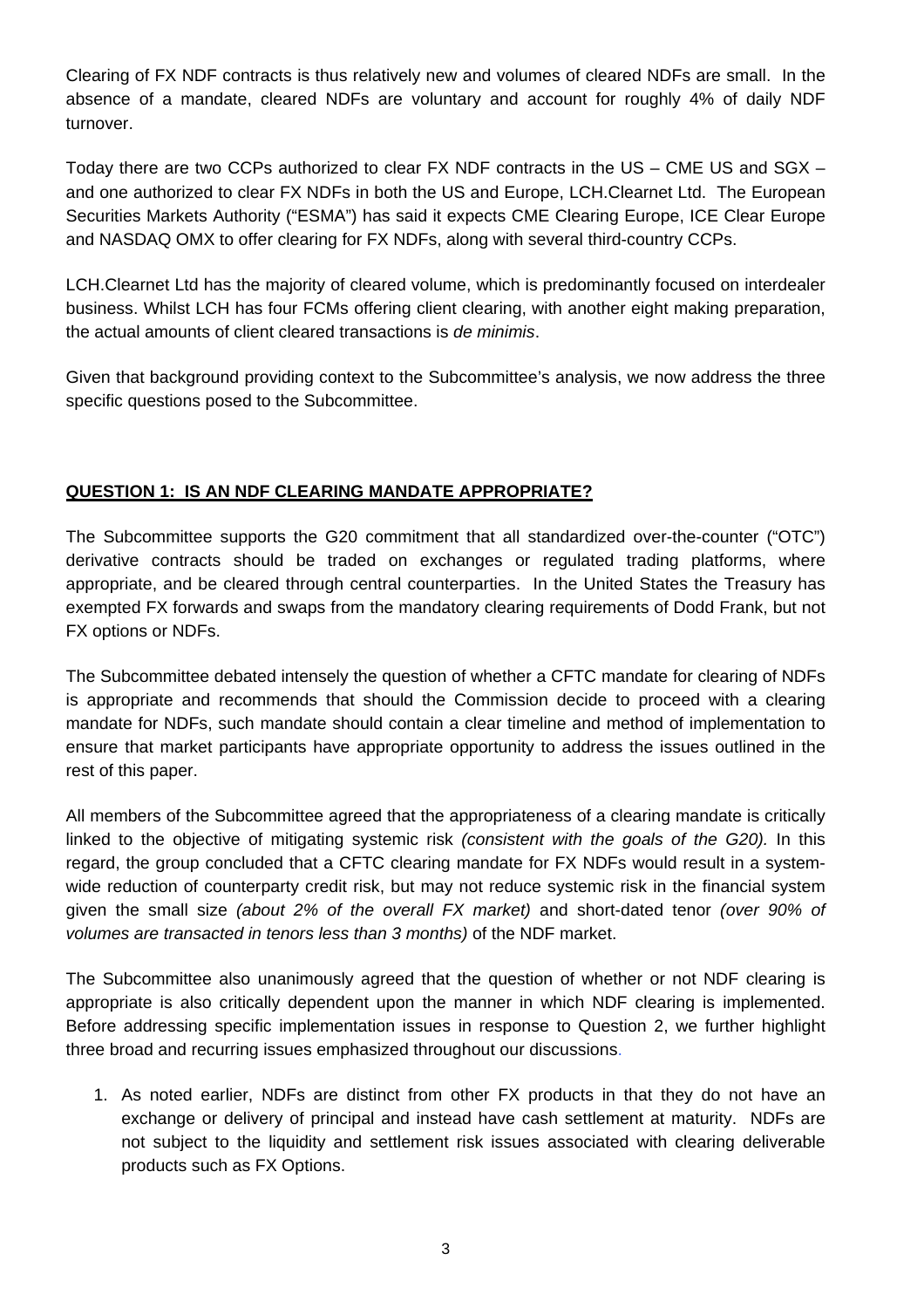- 2. While small relative to the overall FX market, the NDF market is used by corporations, investors, banks, and others in all geographic regions. Failure to consider the impact of a clearing mandate on market access could lead to segmentation such that some market users cannot access the existing broad pool of liquidity, and instead may be faced with two or more smaller/shallower pools that imply less competitive pricing.
- 3. While much has been done by infrastructure providers to support cleared NDFs, a number of critical issues remain outstanding and must be addressed by regulators or market participants, or both. The intended schedule for solving those issues is a critical input for CFTC adoption of the challenging but realistic timeline proposed in this paper, acknowledging the amount of work necessary to move this market to mandatory clearing in a non-disruptive manner.

## **QUESTION 2: WHAT IS THE BEST WAY FOR THE CFTC TO IMPLEMENT A CLEARING MANDATE?**

As noted earlier the appropriateness of the mandates is linked to the manner of implementation and the Subcommittee identified the following issues that should be factored into the decision-making process and that the GMAC should consider recommending to the Commission. .

### **A. Harmonization across major geographies**

Market participants have collectively called for harmonization between the US and European regulators with regard to the NDF clearing mandate to ensure users are able to access a robust liquidity pool. In light of the proposals recently published by ESMA we suggest that there are several aspects that can be synchronized:

- harmonization of products to be cleared (e.g. currency pairs and tenors)
- harmonization of counterparty categories; and
- harmonization of the timeline for mandatory clearing

**Product harmonization**. In comparing the ESMA proposal with the CFTC staff's presentation at the October 9, 2014 GMAC meeting, we note that the two proposals are already close in key details. While the CFTC staff have identified 12 currency pairs that could be subject to a clearing mandate compared to ESMA's proposal of 11 pairs, we note that the CCP on whose proposal ESMA based their consultation paper has since added the  $12<sup>th</sup>$  currency and has notified ESMA of this. In short, this disparity is minor and appears on its way to being resolved. The addition or subtraction of currencies from the mandate could be handled over time through use of an agreed reference to the existing market documentation used to support the product, as defined by EMTA (the EMTA templates – see paragraph 2B).

Market participants are concerned that the CFTC set an appropriate tenor requirement for mandatory clearing of NDFs. The Subcommittee recommends that the GMAC advises the Commission that a tenor requirement that encompasses a substantial portion of the market liquidity to ensure that CCPs are only exposed to liquid NDFs. The ESMA consultation proposed including maturities up to two years for mandatory clearing. The Subcommittee also recommends that if the CFTC were to implement a clearing mandate for NDFs, such mandate should apply to outstanding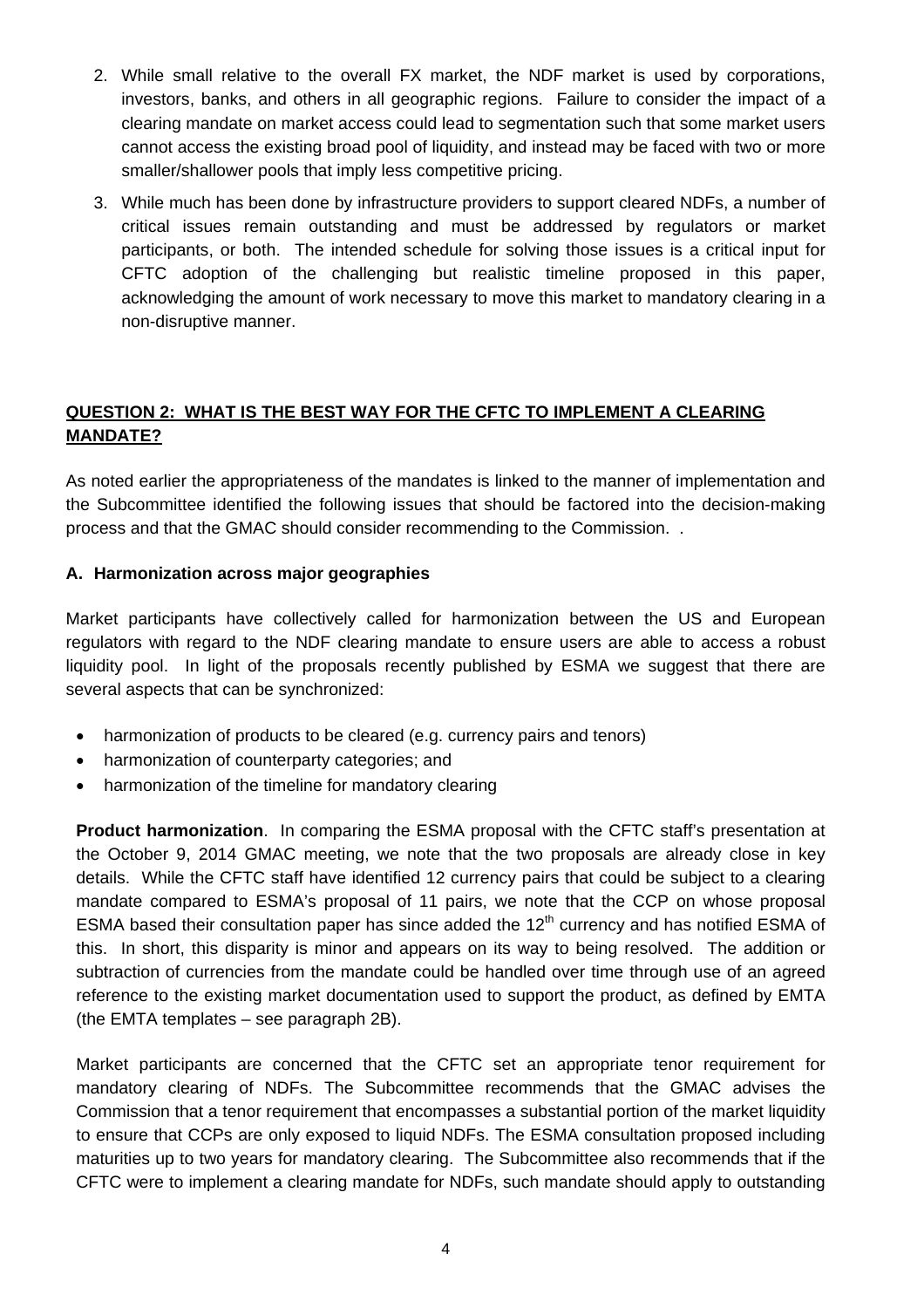maturities not greater than 12 months. The Subcommittee believes this would cover a substantial portion of the liquid market.

**Counterparty category harmonization**. In the US there is already certainty on the counterparties in each mandatory clearing category, and the ESMA consultation has provided some clarity on this point. Given the potential disparities between the CFTC and ESMA decisions, we suggest that a possible solution for the GMAC to consider recommending to the Commission would be for the CFTC and ESMA to strive to keep the implementation of the clearing mandate for Category 1 and Category 2 counterparties close together, as the sum of the two is broadly consistent across the jurisdictions.

**Timing of phase-in for mandatory clearing.** The Subcommittee recognises that both US and European regulators have already established for their markets the phase-in period among categories of counterparties for mandatory clearing of other asset classes *(rates and* credit). Respecting that both regulatory jurisdictions may wish to keep those same periods for the FX NDF mandate, we propose the following solution:

- ESMA's latest guidance on this point suggests that Category 1 participants will be subject to the clearing mandate in November 2015, with Category 2 participants to follow 180 days later.
- The CFTC would finalize a clearing determination for NDFs such that the clearing obligation for their Categories 1 and 2 is broadly aligned with the mandatory clearing dates for ESMA categories 1 and 2. For example, as shown on the diagram at the end of this paper, Category 1 clearing could begin on February 1, 2016 followed by a 90 day phase in for Category 2 of May 1, 2016.
- The slight divergence between the categories in each jurisdiction would present some operational challenges, but such a timeline would also reduce concerns around possible market fragmentation since voluntary clearing could be adopted by market users in one region to align with the other region.

As discussed at the October 9, 2014 GMAC meeting, market liquidity fragmentation is a concern and aligning the clearing mandates as closely as possible would significantly address that concern. Additionally, members of GMAC noted that there are a number of market participants who are not ready for centralized clearing. Market participants need the CFTC to provide some certainty about clearing timeframes so that they have adequate notice to prepare.

If there is flexibility from the CFTC with regard to the time between the phase-in of any mandate for the categories, we suggest that the GMAC recommend to the Commission to consider whether these milestones could be aligned to a greater extent with the commencement of mandatory clearing for the ESMA categories.

If we overlay the CFTC clearing implementation process on the expected ESMA timeline, and give the market sufficient time to prepare for any mandate, this would result in the **CFTC clearing determinations being proposed no later than August 1, 2015**. Subsequently:

- the CFTC mandate would be finalized on November 1, 2015
- Category 1 participants would be subject to the clearing mandate on February 1, 2016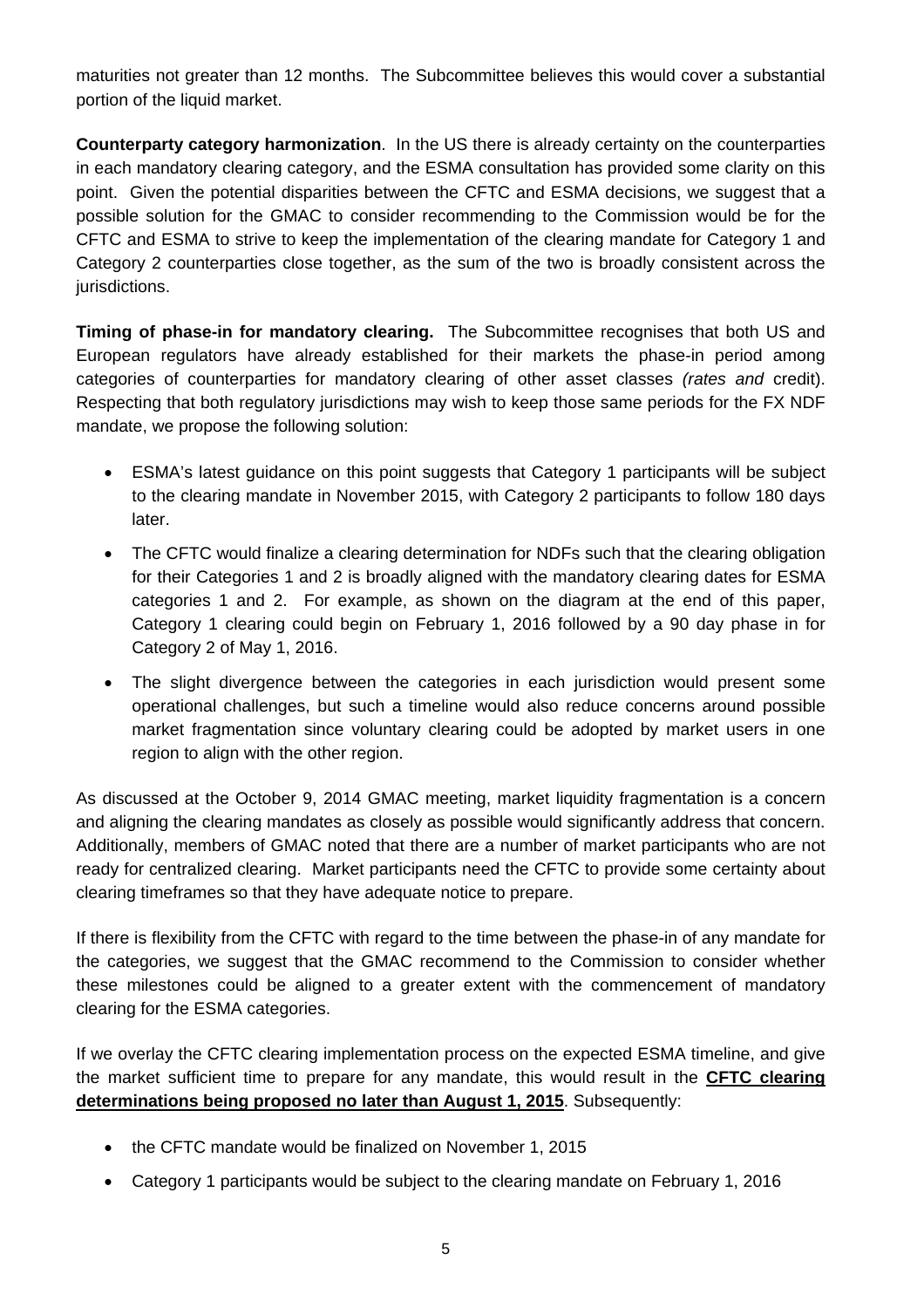- Category 2 participants would be subject on May 1, 2016; and
- Category 3 participants would be subject on August 1, 2016.

We believe this would give market participants sufficient time to prepare for centralized clearing. As noted previously the diagram at the end of this paper illustrates this recommendation.

### **B. Standardization via use of EMTA currency templates.**

The Emerging Markets Trade Association (EMTA) has done much to reduce risk by standardizing the terms under which many NDFs are traded. Working with market participants the EMTA templates provide:

- The settlement currency
- The settlement date
- The primary fixing source to be used for valuing the contract for settlement
- The secondary fixing source to be used in disruption events; and
- Fallback conventions that address the risk of potential market/sovereign events disrupting the value or settlement of the emerging market currencies underlying these contracts (e.g. suspension of trading, sovereign default, an unexpected bank holiday or other significant disruption to valuation, payment or settlement processes).

Each term is a key feature of the FX NDF contract and material to each party's ability to manage the totality of a contract's risks, from trade execution through to actual settlement.

These contractual specifications are an essential feature for NDF market participants, who price transactions based upon the existence of a known, transparent and pre-agreed set of template provisions to handle unpredictable events. Without these predictable and consistent contractual pathways, it is likely that market participants will be materially impaired as to their ability to manage the NDF contract's risks end-to-end, i.e., from trade execution through to actual settlement. Such differences in risk characteristics may result in treating the NDF for a Non-Deliverable Currency cleared by one CCP to be a different product – with different pricing, different risk management and different methods to deal with disruption events – than the NDF for the same Non-Deliverable Currency traded on a CCP with alternative contractual specifications.

Presently, there is lack of uniform adoption of these templates resulting in differing contract terms being cleared by several CCPs. The Subcommittee's view is that any FX NDF contract that does not use a currency template, in the form developed and published by EMTA in close consultation with market participants, is not sufficiently standardized to be suitable for a clearing mandate.

### **C. Market Readiness for Client Clearing**

Not all clients and FCMs are operationally ready for NDF clearing in the United States. We believe this may be because of the lack of clarity on the timing of the clearing mandate. While the FX industry has broadly adopted pre-trade credit checks, a clearing mandate would establish a timeline for incorporating the robust controls of execution venues into the CCP's processes for accepting trades for clearing. The execution venues have long offered pre-trade credit checks and several post-trade technology providers offer client clearing affirmation/matching, post-trade allocation and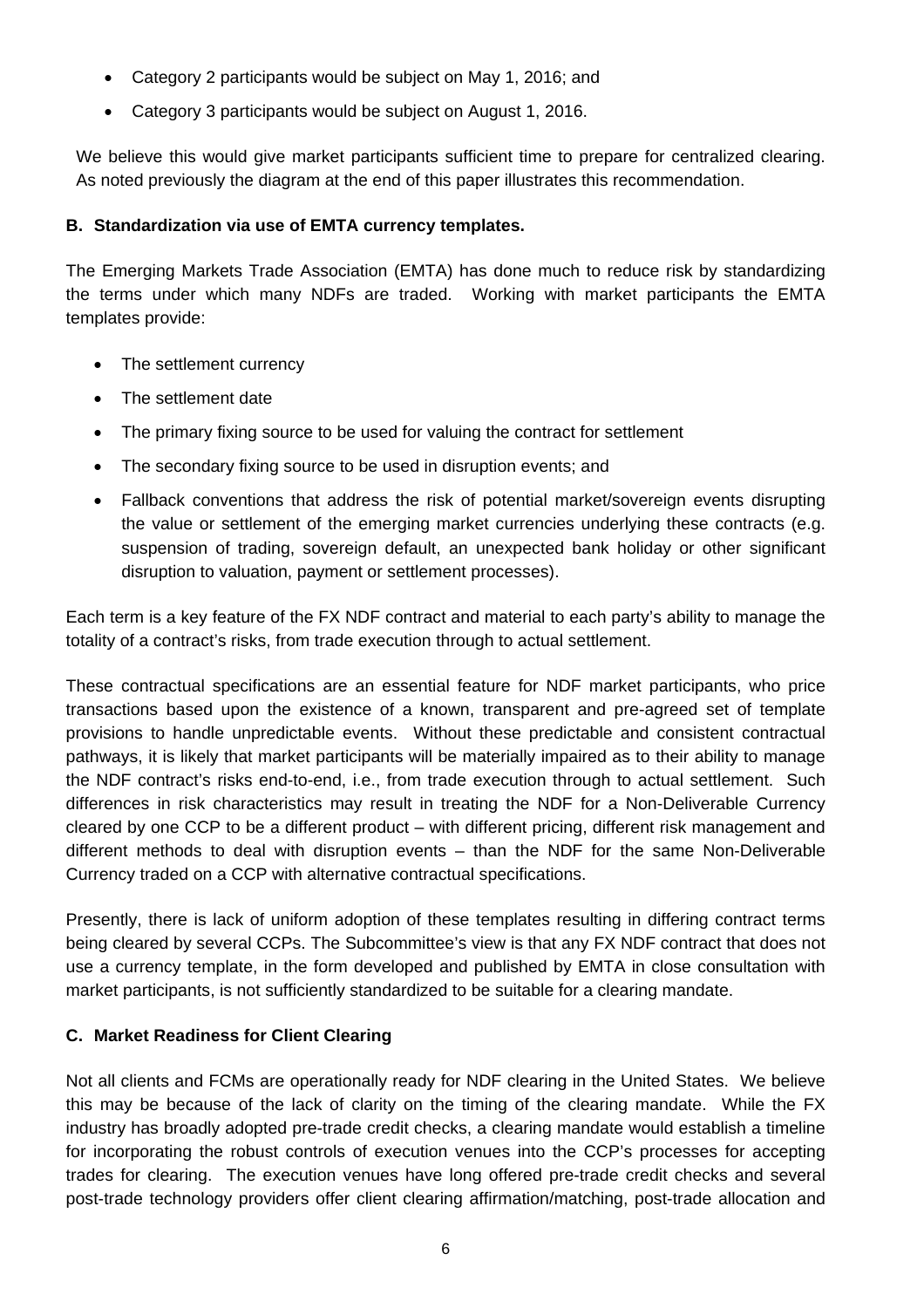CCP trade registration workflows for market participants. Such third-party products have been used for voluntary FX NDF clearing by a limited number of FX market participants and FCMs at the two CCPs that offer NDFs for clearing.

However, given the highly decentralized market infrastructure which supports the OTC FX market, there are still many bilateral operational processes that need to be enhanced and standardized for a cleared environment, developed by clearing firms and implemented by their clients to support any clearing mandate for FX NDFs. Examples of these include:

- Clearing and allocation of voice trades
- Pre-allocated and bunched order trades on Swap Execution Facilities ("SEFs")
- Voice block trade, package trades and others

The Subcommittee notes such efforts will require resourcing by many market participants. We believe our recommended timeline for a clearing mandate provides adequate time for such resourcing and preparation.

## **D. Preparation to support trade certainty and CFTC Rule 1.73 compliance**

Certainty of clearing is necessary at the time of trade execution to ensure counterparties have confidence their transactions will clear. In addition, under current rules, NDF products that are mandated to clear and are traded on SEFs, whether subject to an execution mandate or not, would be required to comply with CFTC Rule 1.73 for pre-trade risk checking and certainty of clearing.<sup>3</sup>

In the rates and credit markets, there were disruptions to the pre-existing SEF trading volumes beginning in October 2013 as pre-trade checks were unexpectedly required on SEF trades. Consequently, the readiness of SEFs and their participants for 1.73 compliant pre- and post-trade processes for NDF trading, including support for FCM credit checks, pre-allocated trades and postclearing allocations ("Bunched Orders") should be considered when implementing the Subcommittee's recommended timeline.

## **QUESTION 3: ARE THERE LIKELY TO BE ANY EXECUTION ISSUES IN LIGHT OF THE MADE AVAILABLE TO TRADE ("MAT") DETERMINATION FILINGS?**

We are encouraged by the CFTC's willingness to pro-actively address any specific issues that might arise as a result of the trading mandate.

At the meeting on October 9, 2014, several GMAC members expressed concern over the potential systemic risk impact of market participants not having adequate time to prepare for mandatory trading. Such risk would occur if a Made Available to Trade (MAT) determination followed too closely after a mandatory clearing determination. We agree that such systemic risk impact should be considered, and that market participants should be given adequate time to prepare for MAT of NDFs. We recommend careful review of this matter and that any definition of "adequate time" for market participants be balanced against the needs of the SEFs, many of which were created in

 3 The Commodity Futures Trading Commission sets risk management requirements for FCMs in Rule 1.73 of its rules for clearing members.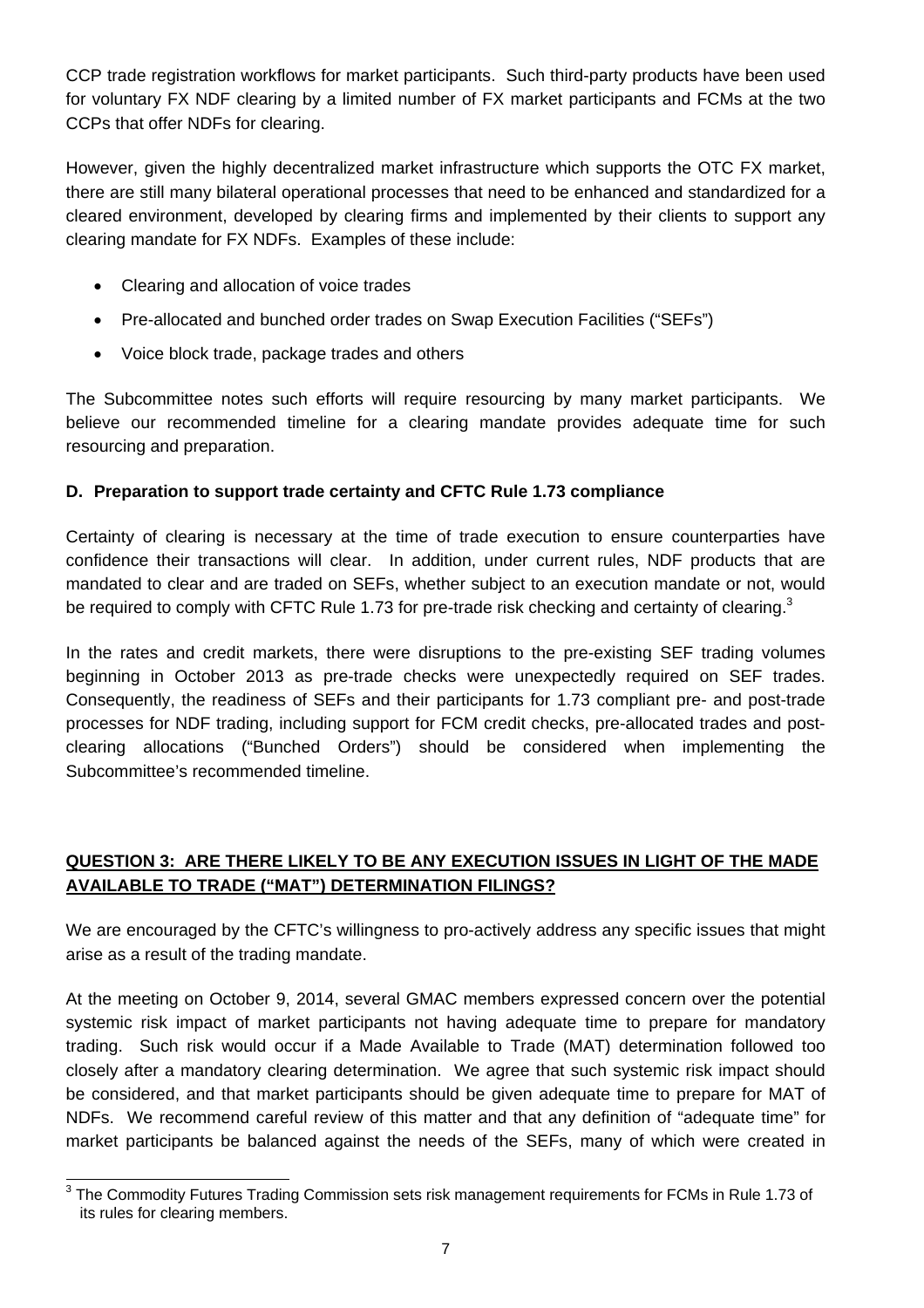October 2013 in order to facilitate the eventual MAT environment, to have clarity on when the MAT determinations will be available.

We recognize that the Commission has the benefit of learning from the experiences in the Rates and Credit markets, which have already undergone this transition. Three main issues arose after MAT filings were approved in those markets:

**The handling of package transactions**. It was not clear whether these multi-leg transactions, which include at least one leg that is subject to MAT determinations and at least one leg that is not, should be executed exclusively on swaps executions facilities ("SEFs") or not.

In the NDF market, package transactions take the form of NDF swaps and strips-of-forwards. For example, an NDF swap may consist of a 6-month non-deliverable forward leg (which could be subject to a MAT determination) and a 2-year non-deliverable forward leg (which, while clearable, may not be subject to an MAT determination), or could also consist of an NDF swap (which could be subject to a MAT determination) traded with an emerging market bond which is not subject to CFTC jurisdiction or cleared. We therefore recommend that the GMAC advise the CFTC to pro-actively address package transactions in their determinations, and recommend consistent treatment of an Interest Rate Swap or Credit Derivative package transaction and a Foreign Exchange package transaction.

**Prime Brokerage.** Market participants are also waiting for guidance from the CFTC regarding prime-brokered transactions executed on SEFs. The CFTC has received feedback from the SEF, swap dealer, and prime broker communities about the inconsistencies between SEF practices and the role that prime brokers have long played in the FX market. This issue will be somewhat mitigated by the clearing determination, as centrally-cleared trades need not involve a prime broker. However, the issue remains even after a clearing determination, and is exacerbated by a MAT determination. Currently many clients who use prime brokers to provide credit intermediation are unable to trade on SEFs, either because their prime broker is unable to reconcile its tri-party agreements with SEF rules, or because liquidity providers are unable to execute with these clients due to uncertainty about the prime broker's standing *vis-à-vis* the SEF. Yet those prime-brokered clients will need to execute certain transactions on SEFs following the clearing determination, but will be unable to execute the prime-brokered transactions on SEFs as well. This will create an unnecessary dual-business practice for those clients. We urge the GMAC to advise the Commission to consider the feedback already provided by the industry, and provide guidance regarding its stance on prime-brokered SEF trades.

**Outstanding areas under no-action relief**. In addition, there are several outstanding issues that are currently benefitting from no-action relief or have not yet been addressed by the CFTC. MAT determinations would exacerbate the fact that these issues remain unaddressed. One such example is as follows:

*The issue of SEF confirmations, and particularly the CFTC's interpretation of Footnote 195 of the SEF rules which requires a SEF to obtain physical paper copies of each bilateral master agreement signed by counterparty to a non-cleared trade executed on a SEF. The CFTC is aware from conversations with SEFs and various industry groups that this is not achievable without great expense and effort. While this issue will be somewhat mitigated when the majority of SEF executions are centrally cleared, it remains a concern for those SEF executions which are not centrally cleared, including SEF executions with*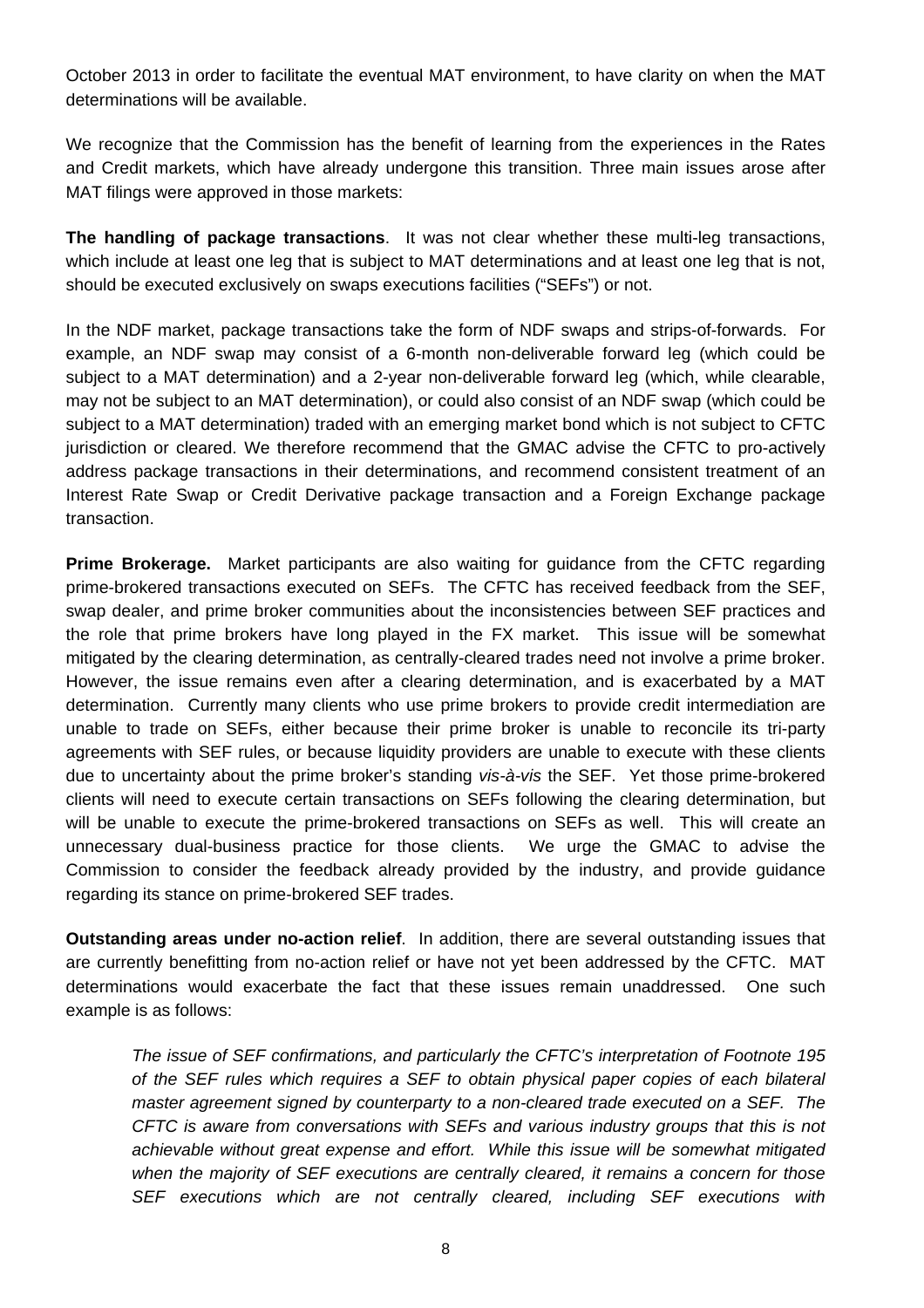*counterparties who rely upon the end user exemption. In fact, the issue becomes more extreme because the effort and expense to comply with Footnote 195 consistent with CFTC staff views, relative to the number of non-cleared transactions executed on SEFs, makes the cost-benefit analysis of Footnote 195 even harder to justify.* 

We strongly recommend that the GMAC advise the CFTC to resolve these issues prior to, or along with the MAT determinations.